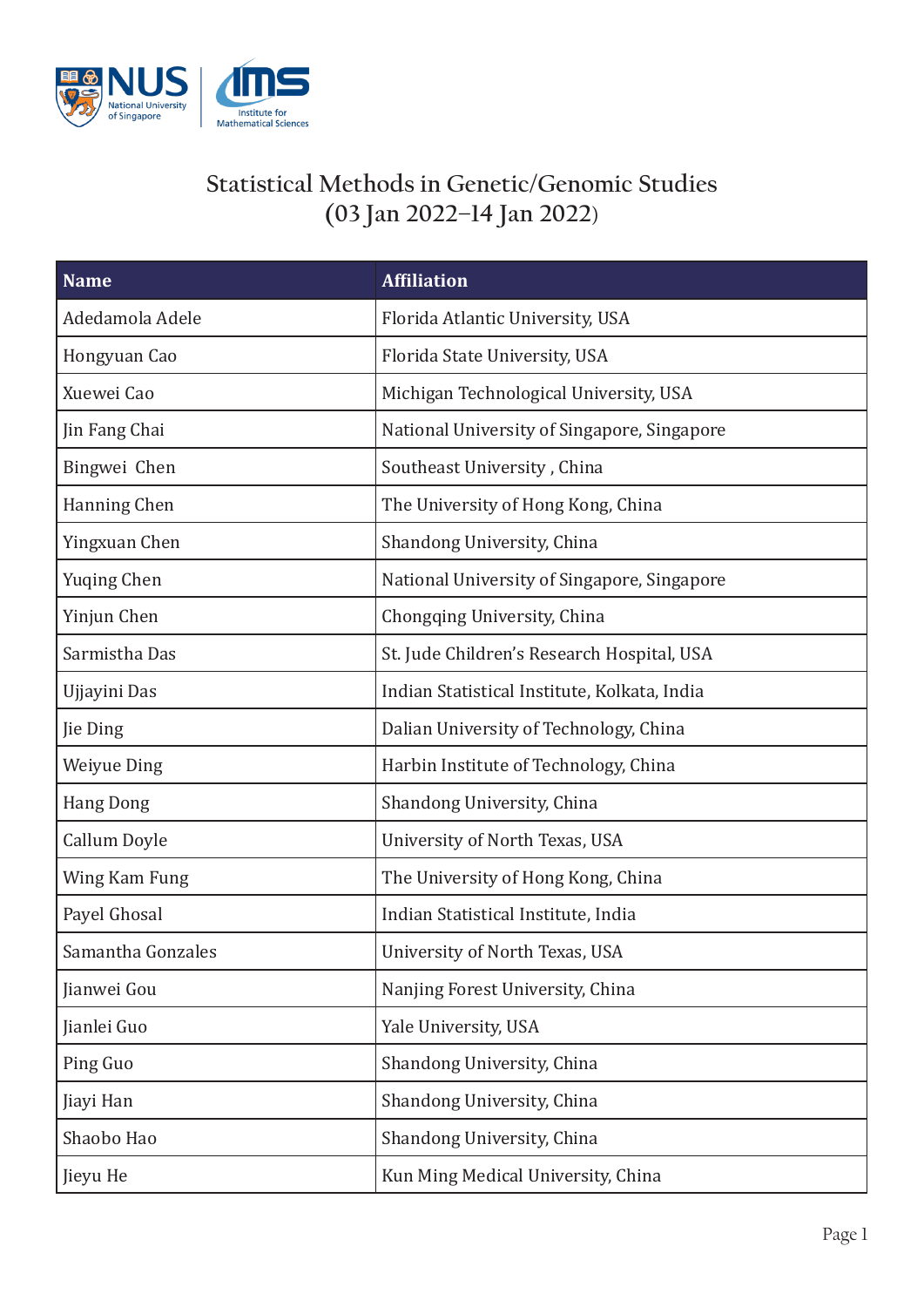

| <b>Name</b>          | <b>Affiliation</b>                                   |
|----------------------|------------------------------------------------------|
| Yun He               | National University of Singapore, Singapore          |
| Jing Huang           | <b>Emory University, USA</b>                         |
| Xin Huang            | University of Shandong, China                        |
| Yuanhua Huang        | The University of Hong Kong, China                   |
| Jiadong Ji           | Shandong University, China                           |
| Xinggang Ji          | Waseda University, Japan                             |
| Yu Ji                | University of Science and Technology of China, China |
| Yi Jiang             | Huazhong University of Science and Technology, China |
| He Jieyu             | Kun Ming medical university, China                   |
| Xiuyuan Jin          | Shandong University, China                           |
| Tao Ju               | Shandong University, China                           |
| Tian Le              | Zhejiang University of Technology, China             |
| <b>Yuanming Leng</b> | Boston university, USA                               |
| Dawei Li             | Florida Atlantic University, USA                     |
| Liangchen Li         | Harbin Institute of Technology, China                |
| Xiangyu Li           | Zhejiang Sci-tech University, China                  |
| Xihao Li             | Harvard T.H. Chan School of Public Health, USA       |
| Longhai Li           | University of Saskatchewan, Canada                   |
| Xiaoyan Li           | Chongqing University, China                          |
| Xiaoyu Liang         | University of Tennessee Health Science Center, USA   |
| Yujian Liang         | National University of Singapore, Singapore          |
| Yumeng Lin           | Xi'an Jiaotong University, China                     |
| Xiaomeng Ling        | Shandong University, China                           |
| Shuai Liu            | Shandong University, China                           |
| Wei Liu              | National University of Singapore, Singapore          |
| Yizhuo Liu           | Wuhan University, China                              |
| Liu Lu               | Shandong University, China                           |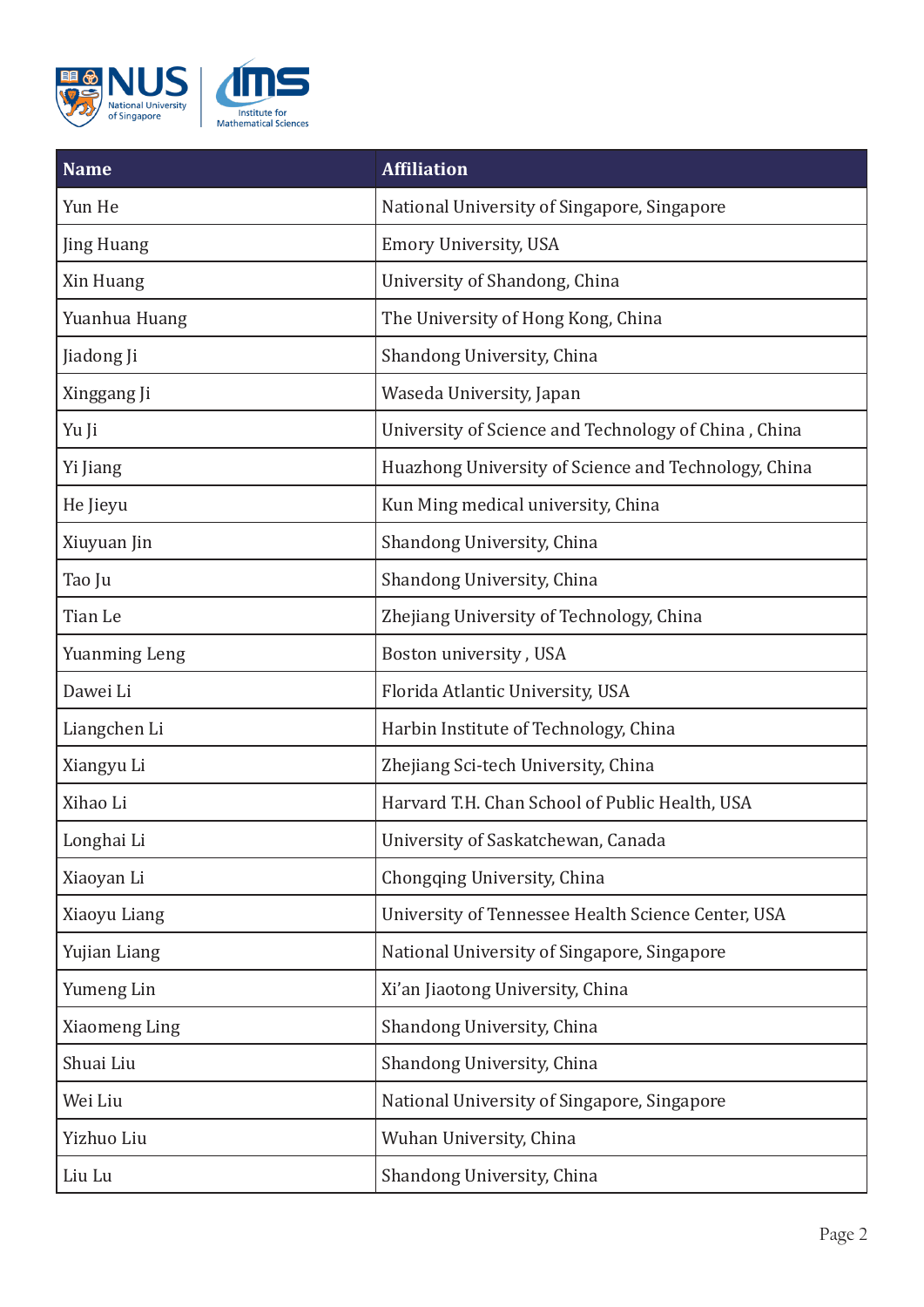

| <b>Name</b>            | <b>Affiliation</b>                                        |
|------------------------|-----------------------------------------------------------|
| Yihao Lu               | University of Chicago, USA                                |
| Xiangyu Luo            | Renmin University of China, China                         |
| Rongji Ma              | Shandong University, China                                |
| Yuankai Ma             | National University of Singapore, Singapore               |
| Hao Ming               | Chongqing University, China                               |
| Zhenhan Mo             | Shandong University, China                                |
| Souvik Mohanta         | Indian Statistical Institute Kolkata, India               |
| Saptangshu Nandi       | Indian Statistical Institute, India                       |
| Linghao Ni             | Chongqing Medical University, China                       |
| Wei Ning               | Bowling Green State University, USA                       |
| Yunusa Olufadi         | St. Jude Children's Research Hospital, USA                |
| Xiaoqing Pan           | Shanghai Normal University, China                         |
| Sara Rashkin           | St. Jude Children's Research Hospital, USA                |
| Sudeepto Saha          | Independent University, Bangladesh                        |
| Luiza Sao Pedro Romero | Florida Atlantic University, USA                          |
| <b>Bitan Sarkar</b>    | Indian Statistical Institute, Kolkata, India              |
| Tao Shen               | Shandong University, China                                |
| Megh Subedi            | Michigan Technological University, USA                    |
| Ye An Tan              | National University of Singapore, Singapore               |
| <b>Yuying Tang</b>     | Shandong University, China                                |
| Zhi Tang               | Guangdong Medical University, China                       |
| <b>Bing Wang</b>       | Chinese University of Hong Kong, China                    |
| Cheng Wang             | Shandong University, China                                |
| Xuexia Wang            | University of North Texas, USA                            |
| Zhiwei Wang            | The Hong Kong University of Science and Technology, China |
| <b>Baozhen Wang</b>    | Shandong University, China                                |
| <b>Boxiang Wang</b>    | University of Iowa, USA                                   |